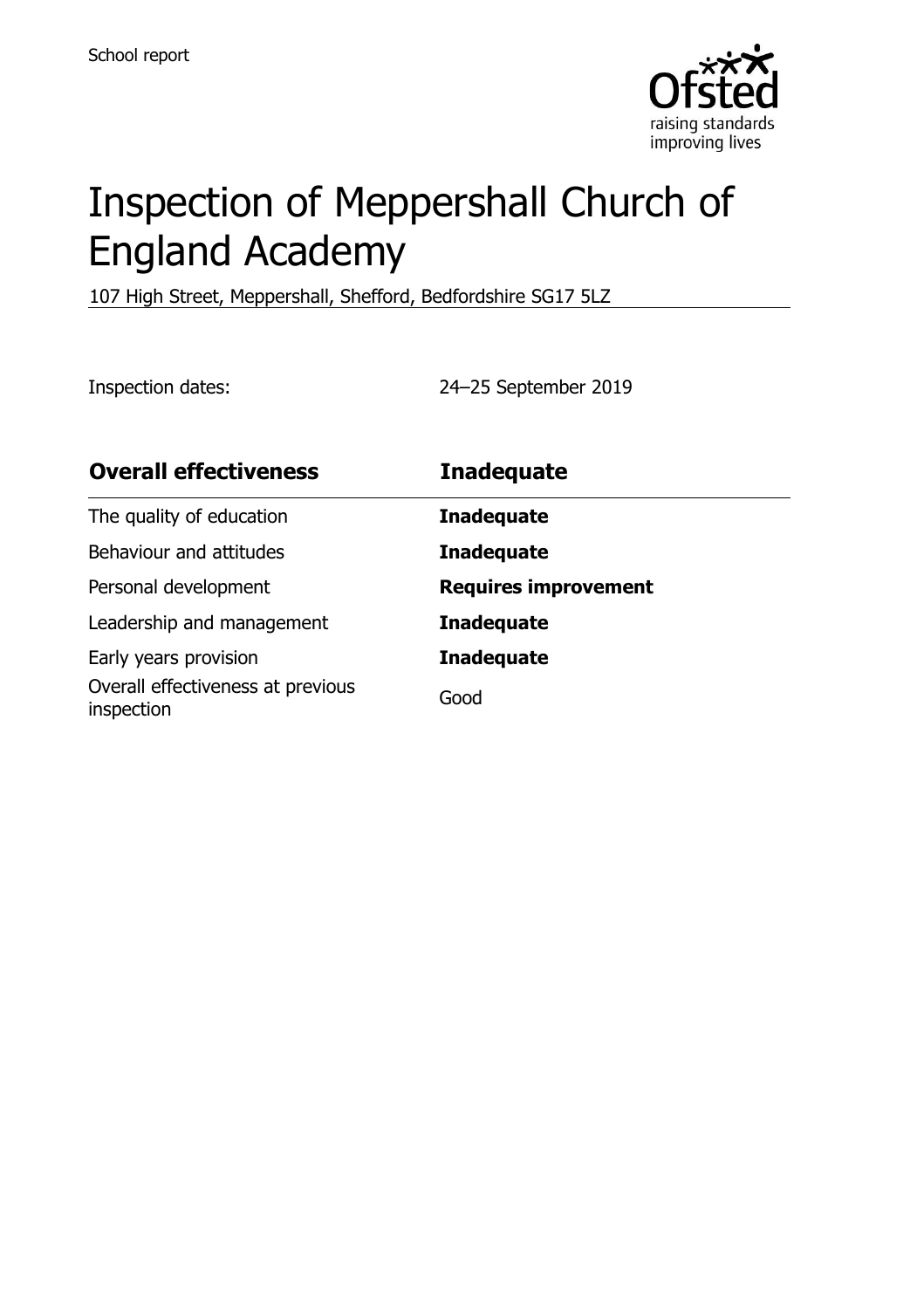

# **What is it like to attend this school?**

Pupils who attend Meppershall Church of England Academy do not receive a good quality of education.

Staff expectations about how pupils should behave are too low. Adults are not using the newly agreed behaviour policy. Many staff ignore poor behaviour regularly. Too many pupils do not listen to or follow instructions given by teachers and other adults. When this happens, adults do not remind pupils of the agreed expectations.

Pupils do not routinely show an interest in what they are learning. This is because the quality of their education is weak. Staff do not have high enough expectations about how well pupils should achieve.

Parents and carers have mixed feelings about how effective the school is. Some parents do not understand why changes are taking place and think behaviour is an issue. Others, mostly with children in the Reception class, are positive about how their children have settled into school and believe changes are improving the school.

Pupils feel safe at school because they know all the staff care about them. Pupils report that staff talk to and help them if they are worried about anything. This is especially the case if pupils are concerned about being bullied. Pupils said bullying is rare.

#### **What does the school do well and what does it need to do better?**

Since the previous inspection, there has been a significant decline in the quality of education and behaviour. The failings in the quality of education are because leaders (including governors) and staff have not given enough attention to what they are offering their pupils. Adults have not taken responsibility, nor been held to account, to make sure pupils learn well.

The headteacher has accurately identified the many issues and worked hard to deal with everything since her arrival in September 2018. However, she has not been supported well enough to address the failings in the school's provision quickly.

The governing body has an underdeveloped understanding about its roles and responsibilities. Governors do not know what steps to take to rapidly improve the school.

The reading and writing curriculum throughout the school is weak. The order in which these subjects are taught has not been well thought through by leaders and staff. Teachers' subject knowledge and understanding about approaches to teaching these subjects are underdeveloped. Pupils are not being helped to become better readers or writers. For example, pupils learn the sounds that letters represent in their phonics lessons, but when reading, pupils use the letter names rather than sounds to read unfamiliar words.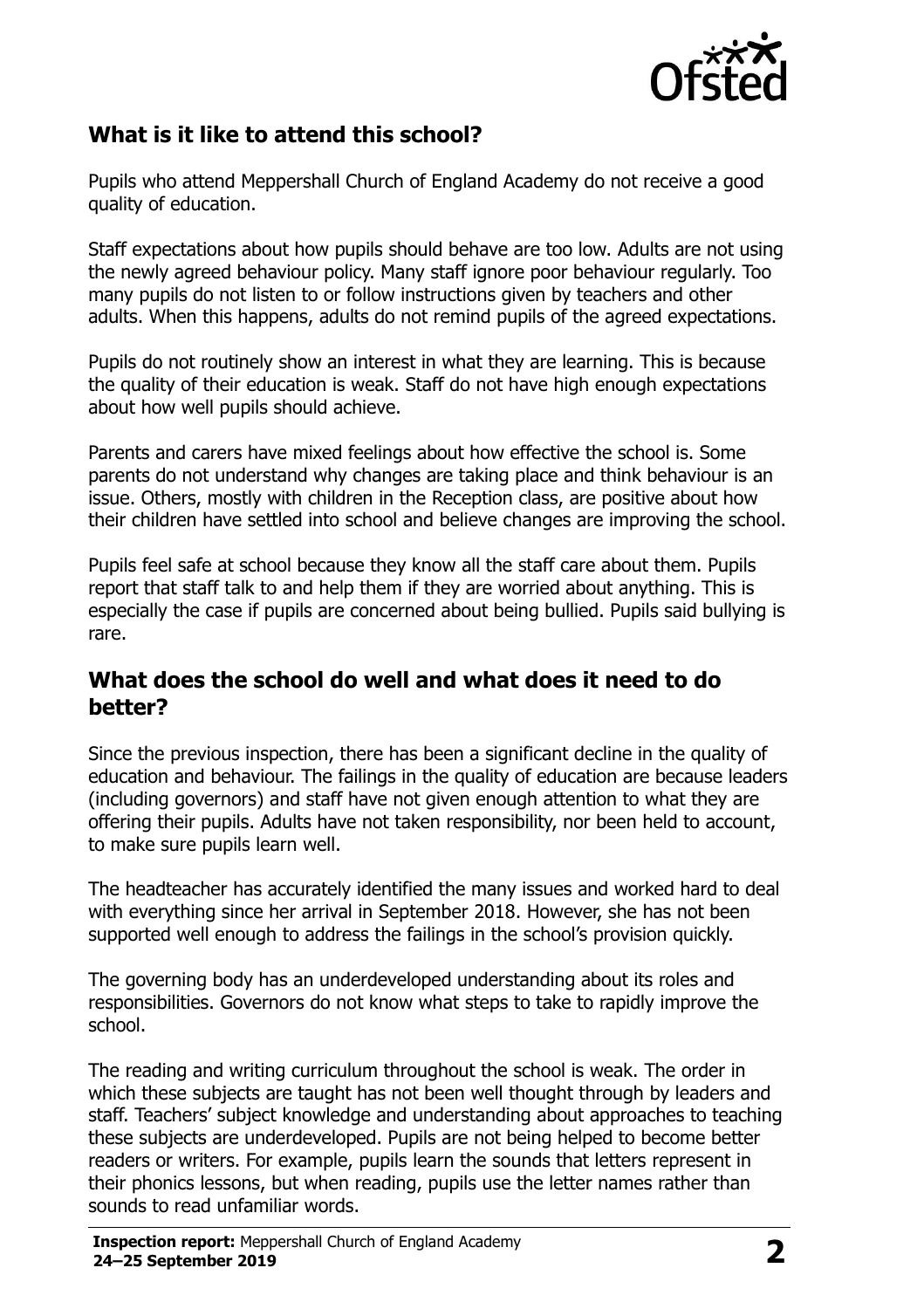

The mathematics curriculum is better structured because teachers use a step-bystep programme. However, teachers do not consider or adapt what they are teaching. They do not make sure pupils have understood concepts before they are moved on to the next bit of their learning.

Pupils leave Year 4 with substantial gaps in their skills, knowledge and understanding in reading, writing and mathematics. Furthermore, the school's curriculum in other subject areas has very little structure to show how pupils can develop their skills, knowledge and understanding. Where there are curriculum plans in place, staff do not always follow them. Pupils' experience in subjects such as history, art and science is reliant on teachers' choice of activity rather than any coherent plan.

The staff's approach to managing behaviour is too inconsistent. This means pupils have different experiences throughout the school. Pupils do not have a common understanding of what happens if they behave well or of the consequences if they do not behave as expected.

Pupils with special educational needs and/or disabilities (SEND) receive a poorquality education. Teachers do not take responsibility for this group of pupils in their classes. Pupils cannot take part in learning with their classmates well enough. Instead, teaching assistants are relied upon to manage pupils with SEND, very often outside the classroom. Teaching assistants have not been given adequate training to support them in this.

Children are not taught basic routines in Reception. Adults' expectations about how children should behave are too low. Children do not experience high-quality learning opportunities. The new early years leader is starting to set higher expectations. Her work in the last three weeks has brought improvements to how the area looks. Children are also being reminded about how to treat each other, follow instructions and behave appropriately. Expectations set by the early years leader are higher than previously. It is too early to see the longer-term impact of this work in raising standards in early years.

Pupils are aware of the values promoted in the school and can name the main values of trust, respect, courage and truthfulness. Pupils regularly revisit these values, along with British values during collective worship and during 'reflection time'. Leaders are reviewing the personal, social and emotional education curriculum so pupils develop a better understanding of how these values can be used in pupils' day-to-day life.

All pupils spoken to enjoy the opportunities they are given. Pupils talk enthusiastically about their visit to a mosque and a farm, attending sports competitions at a local school, and the various clubs and activities. Pupils are looking forward to their residential trip when they are in Year 4. Pupils talk positively about their roles as school councillors and see this as a way to help improve the school.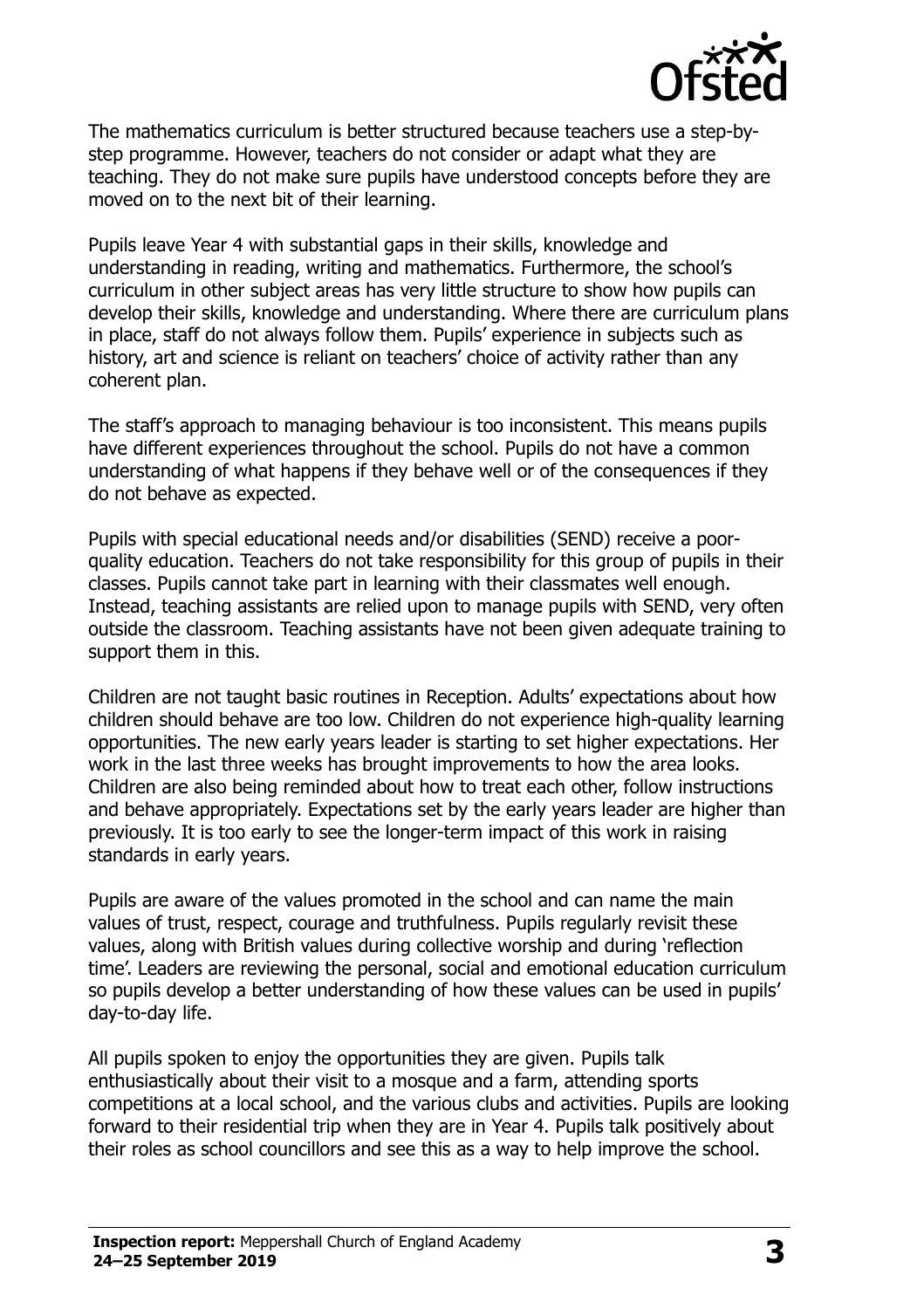

# **Safeguarding**

The arrangements for safeguarding are effective.

Leaders prioritise the safeguarding of pupils. Leaders' checks on the suitability of staff, volunteers and visitors to work with children are thorough. Appropriate measures are taken to respond to any concerns about pupils' welfare and safety.

Staff are well trained and therefore know what to do should they have a concern about a pupil's safety or welfare. All procedures in place to safeguard and look after pupils are understood by staff. Leaders work well with external agencies to provide a range of welfare support to families. The designated safeguarding lead ensures all records relating to safeguarding are meticulously maintained. Any concerns raised are followed up swiftly to ensure pupils are not at risk.

# **What does the school need to do to improve?**

- Reading and phonics are not taught well. All staff need training to improve their subject knowledge and their understanding of how pupils learn to read, including early reading development and phonics.
- The curriculum throughout the school has not been well considered and developed. Leaders need to ensure all subjects are planned carefully, making sure that pupils have the opportunity to build on their prior learning and develop their knowledge and understanding. Curriculum leaders need to understand what a good-quality education looks like in their school and know how they will check that this is in place.
- Staff are not held accountable for the impact of their work in delivering the curriculum and improving pupils' behaviour. Low expectations and inconsistent use and application of agreed systems and policies are contributing to the challenges the school faces. Staff should raise their expectations and follow the agreed systems, and they need to be held accountable for their work.
- Governors do not understand their strategic roles and responsibilities. They need to increase their understanding of their roles so they can hold leaders to account for how leaders are addressing weaknesses in the curriculum and behaviour.
- Teachers need to ensure that pupils with SEND have access to a high-quality curriculum and that their needs are well met. Leaders need to hold staff to account for ensuring that this occurs.
- The early years curriculum has not made sure that children develop their skills, knowledge and understanding to prepare them for Year 1. The very recent improvements in early years need to continue. Adults working in early years need to be trained so they understand how to support and challenge children when children are making their own choices about the activities they do.
- $\blacksquare$  It is recommended that the school should not appoint newly qualified teachers.

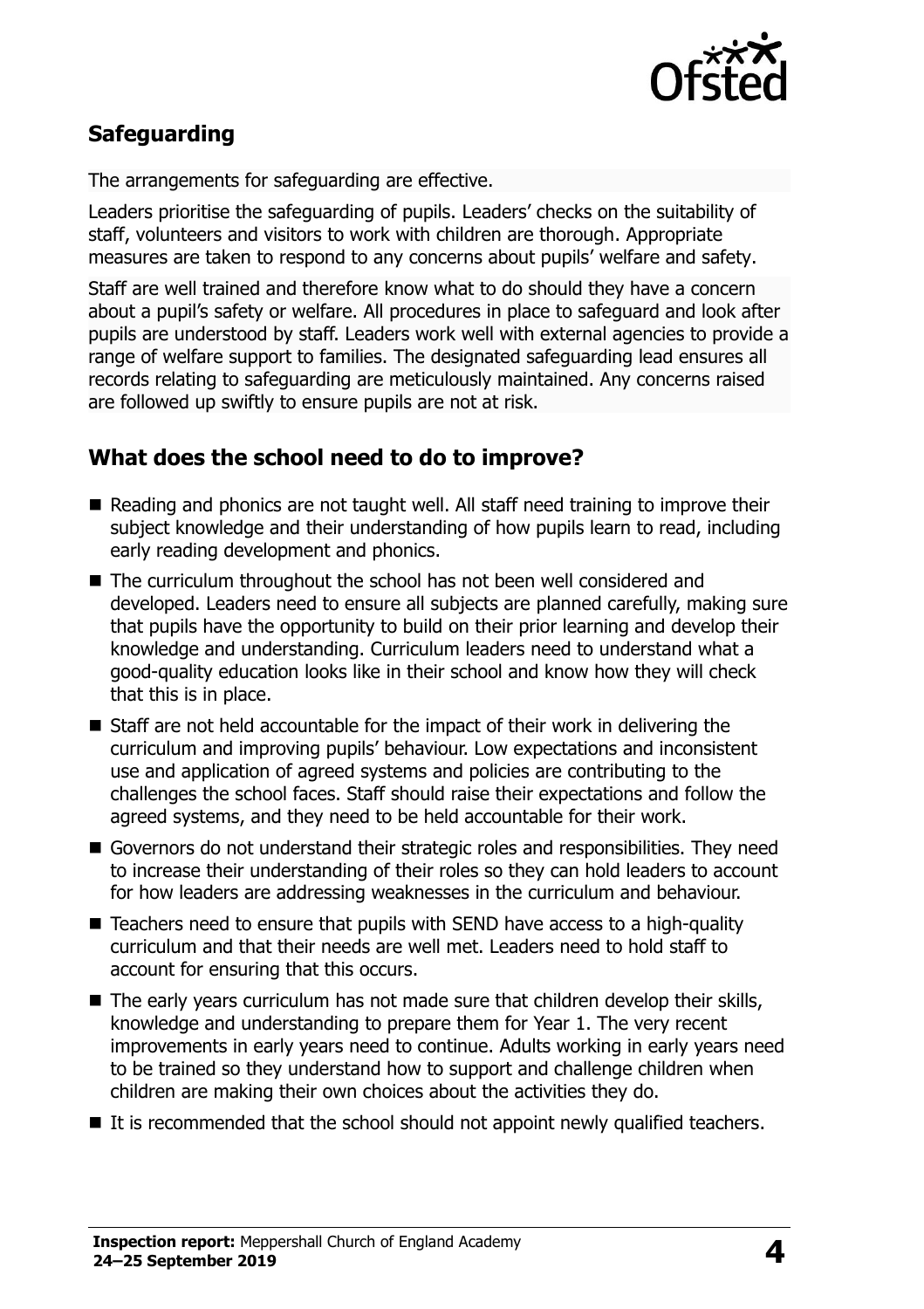

#### **How can I feed back my views?**

You can use [Ofsted Parent View](http://parentview.ofsted.gov.uk/) to give Ofsted your opinion on your child's school, or to find out what other parents and carers think. We use Ofsted Parent View information when deciding which schools to inspect, when to inspect them and as part of their inspection.

The Department for Education has further [guidance](http://www.gov.uk/complain-about-school) on how to complain about a school.

If you're not happy with the inspection or the report, you can [complain to Ofsted.](http://www.gov.uk/complain-ofsted-report)

#### **Further information**

You can search for [published performance information](http://www.compare-school-performance.service.gov.uk/) about the school.

In the report, '[disadvantaged pupils](http://www.gov.uk/guidance/pupil-premium-information-for-schools-and-alternative-provision-settings)' refers to those pupils who attract government pupil premium funding: pupils claiming free school meals at any point in the last six years and pupils in care or who left care through adoption or another formal route.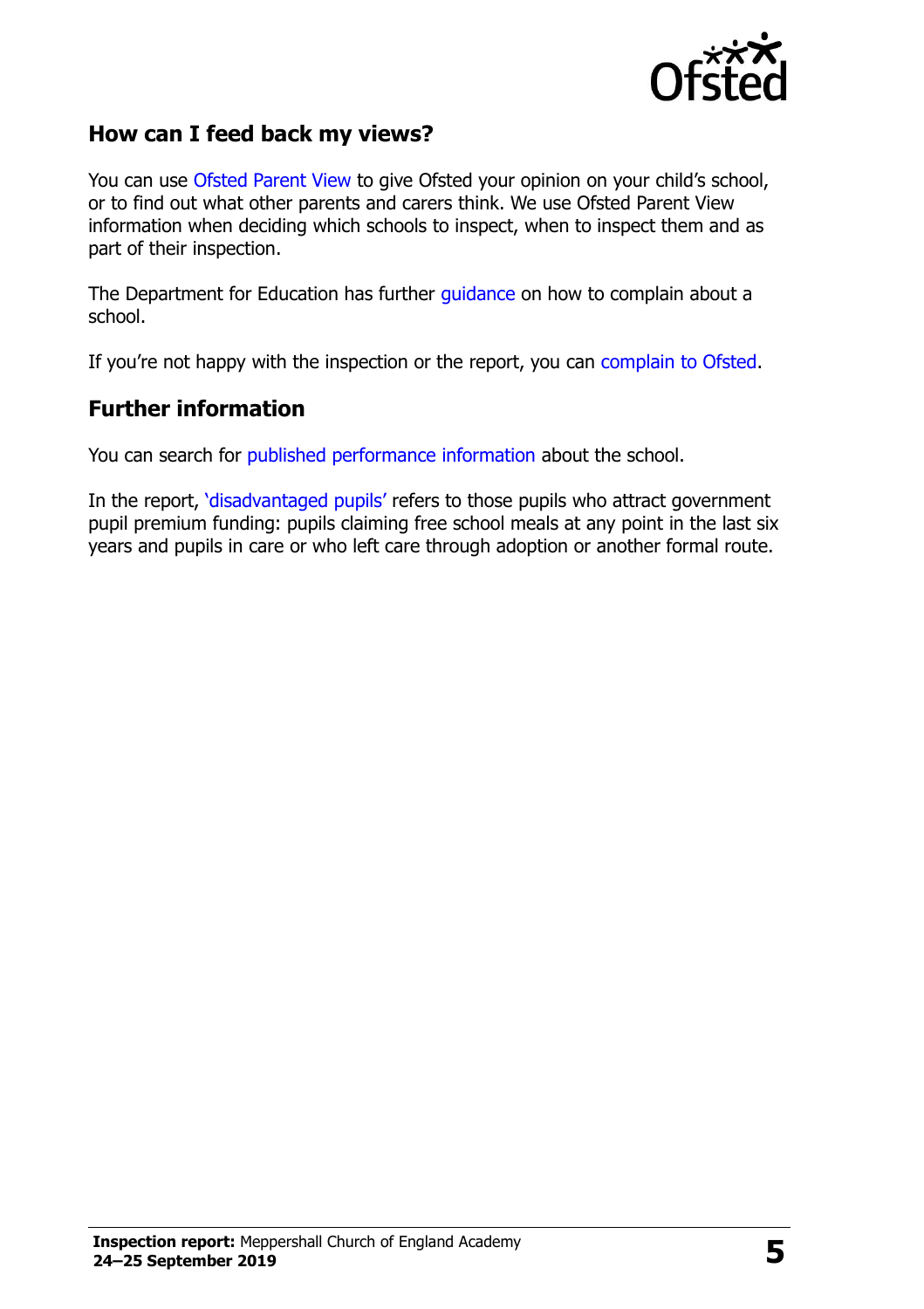

## **School details**

| Unique reference number             | 139865                      |
|-------------------------------------|-----------------------------|
| <b>Local authority</b>              | <b>Central Bedfordshire</b> |
| <b>Inspection number</b>            | 10110285                    |
| <b>Type of school</b>               | Primary                     |
| <b>School category</b>              | Academy converter           |
| Age range of pupils                 | $4$ to 9                    |
| <b>Gender of pupils</b>             | Mixed                       |
| Number of pupils on the school roll | 112                         |
| <b>Appropriate authority</b>        | Board of trustees           |
| <b>Chair of governing body</b>      | Graham Jones                |
| <b>Headteacher</b>                  | Caroline Sledge             |
| Website                             | www.meppershall.beds.sch.uk |
| Date of previous inspection         | 23-24 February 2016         |

# **Information about this school**

- Meppershall Church of England Academy is a Church of England faith school located in the Diocese of St Albans. The religious character of the school was inspected under section 48 of the Education Act 2005 in November 2015 and was judged to be good.
- Meppershall Church of England Academy is smaller than the average-sized primary school. There is one class per year group from Reception to Year 4.
- A new headteacher joined the school in September 2018.
- $\blacksquare$  The school continues to be a stand-alone academy following its conversion on 1 July 2013.

# **Information about this inspection**

This inspection was carried out under section 8 of the Education Act 2005. The inspection was also deemed a section 5 inspection under the same Act.

In accordance with section 44(1) of the Education Act 2005, Her Majesty's Chief Inspector is of the opinion that this school requires special measures because it is failing to give its pupils an acceptable standard of education and the persons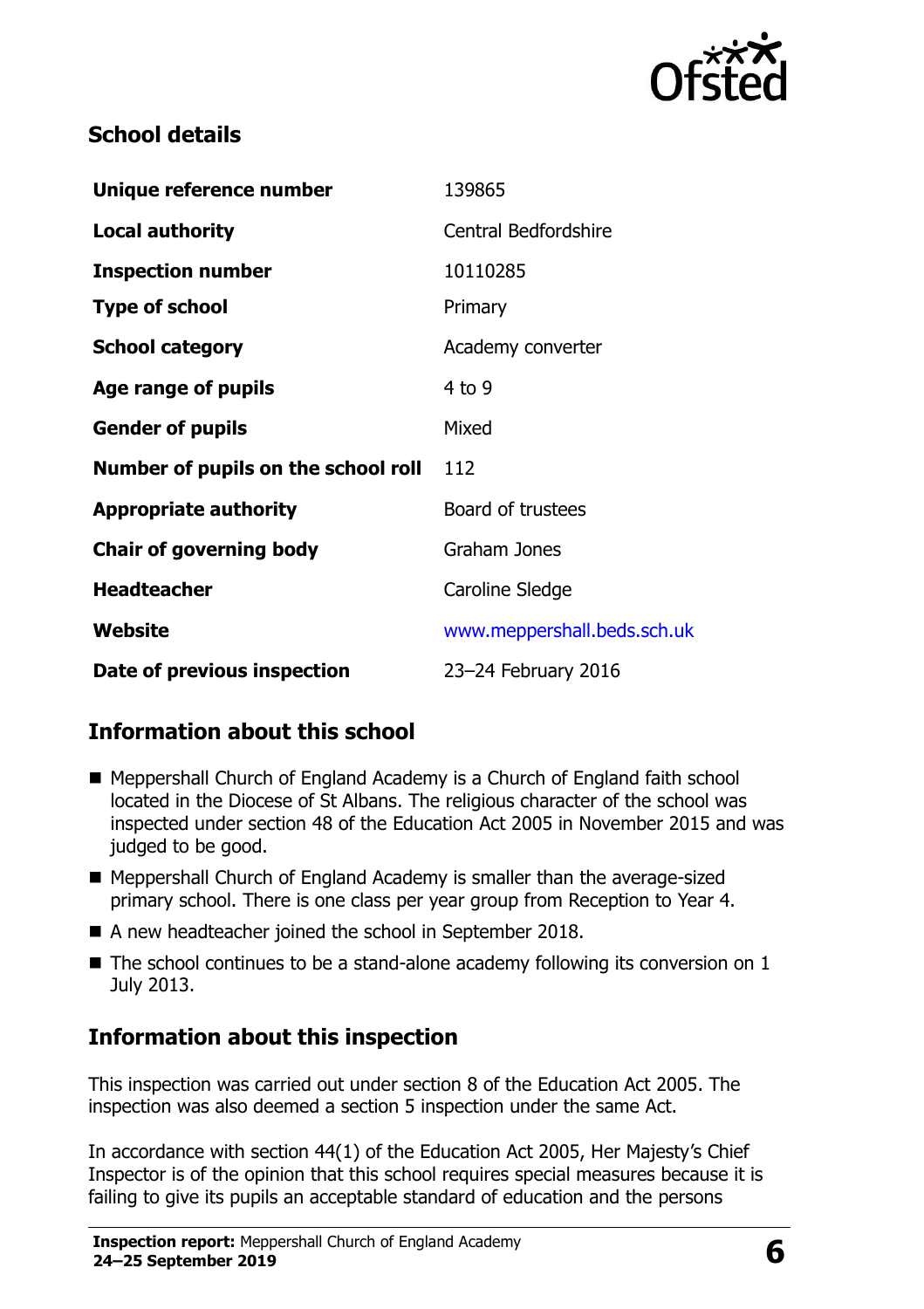

responsible for leading, managing or governing the school are not demonstrating the capacity to secure the necessary improvement in the school.

- During this inspection, inspectors held meetings with the headteacher, who is also the interim special educational needs coordinator (SENCo), and the assistant headteacher. Inspectors also met with the curriculum leaders for reading, writing, mathematics and history. The lead inspector met with the assistant headteacher to discuss the curriculum.
- The lead inspector met the school business manager and the headteacher to discuss safeguarding.
- The lead inspector met with four members of the governing body, including the chair. She also met with a representative from the local authority who attended both the inspection team meeting and the final feedback meeting. Additionally, the lead inspector held a telephone conversation with the external school improvement partner and a representative from the Diocese of St Albans.
- The subjects of reading, writing, mathematics and history were considered as part of this inspection. The lead inspector also checked the curriculum provision in other subject areas during the second day of the inspection. Inspectors spoke to curriculum leaders, visited lessons, looked at a range of pupils' work, and met with teachers and pupils. Inspectors visited phonics lessons, heard pupils read and observed staff reading to pupils as part of guided reading sessions.
- Alongside leaders, inspectors looked at a sample of pupils' books from different year groups and across a range of subjects to evaluate pupils' learning in English, mathematics and history and throughout the wider curriculum. This included pupils' work from the previous academic year.
- Inspectors spoke to pupils about their experiences of school life and their learning to find out what it is like to be a pupil at Meppershall Church of England Academy. Additionally, the 24 responses to the online questionnaire for pupils were considered. Inspectors also observed pupils' behaviour in lessons and during break- and lunchtime.
- Inspectors considered the views of parents gathered at the end of the first dav of the inspection and the beginning of the second day of the inspection. They also took account of the 17 responses to the Ofsted online questionnaire, Parent View, as well as the 21 free-text responses.
- Inspectors took account of the two responses to Ofsted's online staff questionnaire and the 15 returned confidential paper questionnaires, and met with teachers at various times to talk about their work.
- Inspectors scrutinised a wide range of documents, including those related to curriculum planning and development, safeguarding, behaviour, attendance, the school's evaluation of its own performance, the school's development plans and the external work that has been carried out by the local authority and the Diocese of St Albans to support the school.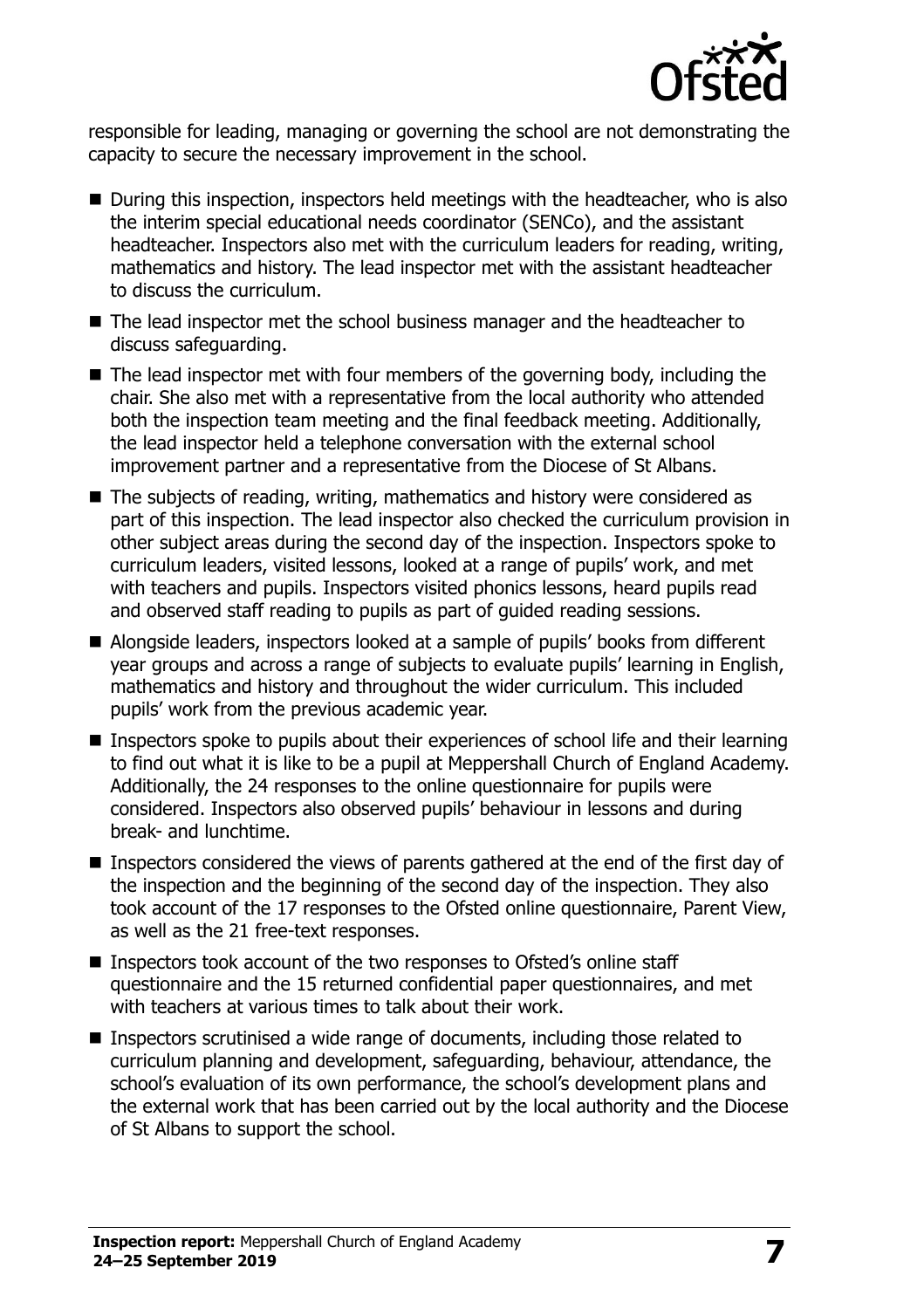

# **Inspection team**

Tracy Fielding, lead inspector **Her Majesty's Inspector** 

Kevin Rae **Communist Contract Contract Contract Contract Contract Contract Contract Contract Contract Contract Contract Contract Contract Contract Contract Contract Contract Contract Contract Contract Contract Contract Con**